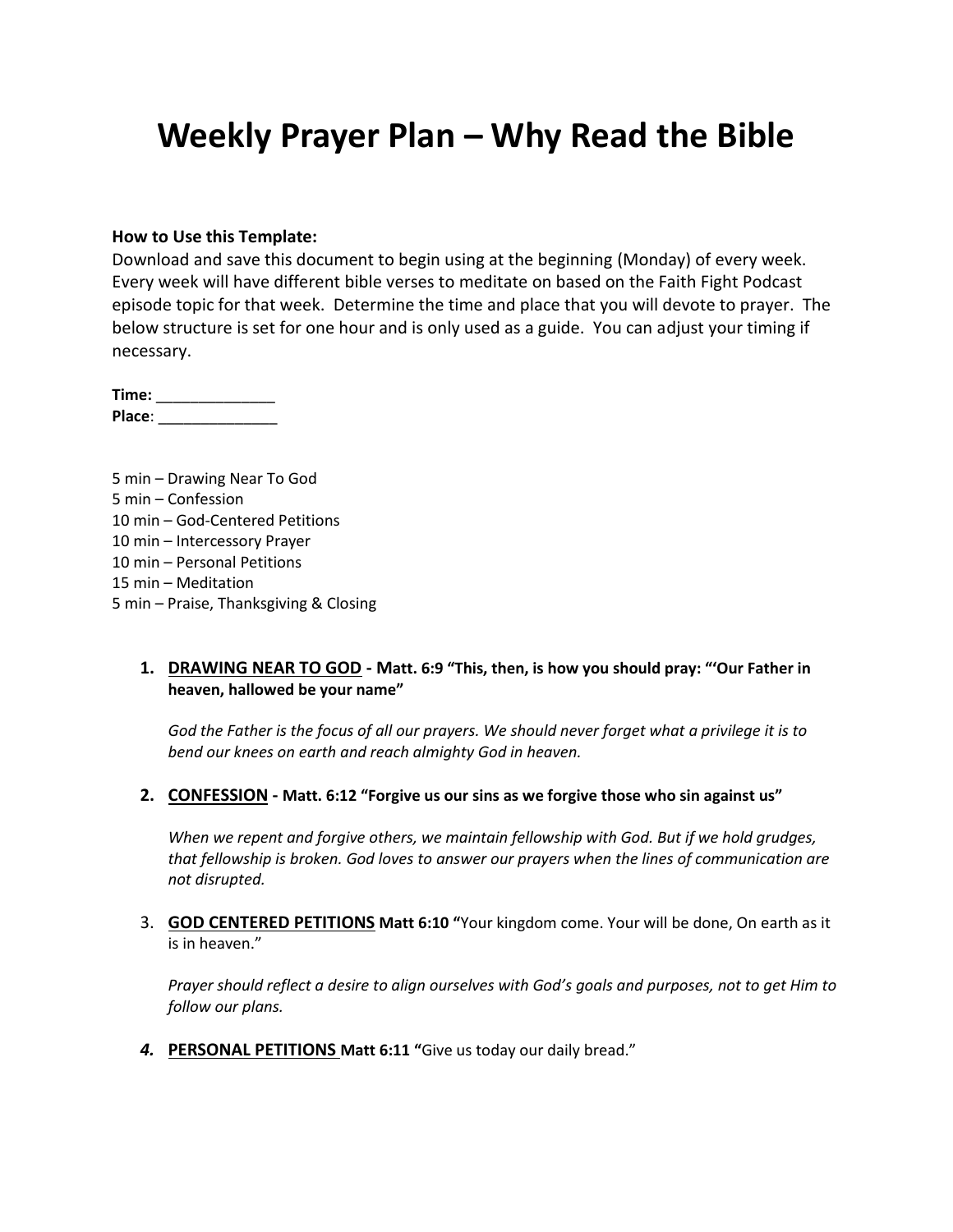*We are dependent upon the Lord for our needs and He wants us to come to Him with our requests.*

5. **MEDITATION Joshua 1:8** "Keep this Book of the Law always on your lips; meditate on it day and night, so that you may be careful to do everything written in it. Then you will be prosperous and successful."

*Meditation is thinking about the word of God to understand what it means in the context of the scripture and how it can apply to your life today. The Word of God is powerful enough to still be relevant in your life today even though it was written thousands of years ago.*

#### **Read through the scripture passages for today as listed below:**

Meditational Verses Monday: John 3:1-21 Tuesday: Psalms 119:9-16 Wednesday: Romans 12:1-2 Thursday: 1 John 2:15-16 Friday: Romans 10:17 Saturday: Hebrews 1:1-3 Sunday: Proverbs 3:5-6 & Psalms 119:105-112

#### **Once you have read the scripture for today, write down your answer to the questions below or any other insight/revelation that you receive in your prayer journal.**

- 1. Is there a promise to claim?
- 2. Is there a lesson to learn?
- 3. Is there a blessing to enjoy?
- 4. Is there a command to obey?
- 5. Is there a sin to avoid?
- 6. Is there a new thought to carry with me?
- **6. PRAISE & THANKSGIVING 1 John 5:14-15** "This is the confidence we have in approaching God: that if we ask anything according to his will, he hears us. And if we know that he hears us whatever we ask—we know that we have what we asked of him."

We can end our prayer time with confidence that God has heard our prayer and will *answer in His perfect timing. Demonstrate your faith in Him by showing thanks before you see the answer to your prayers.*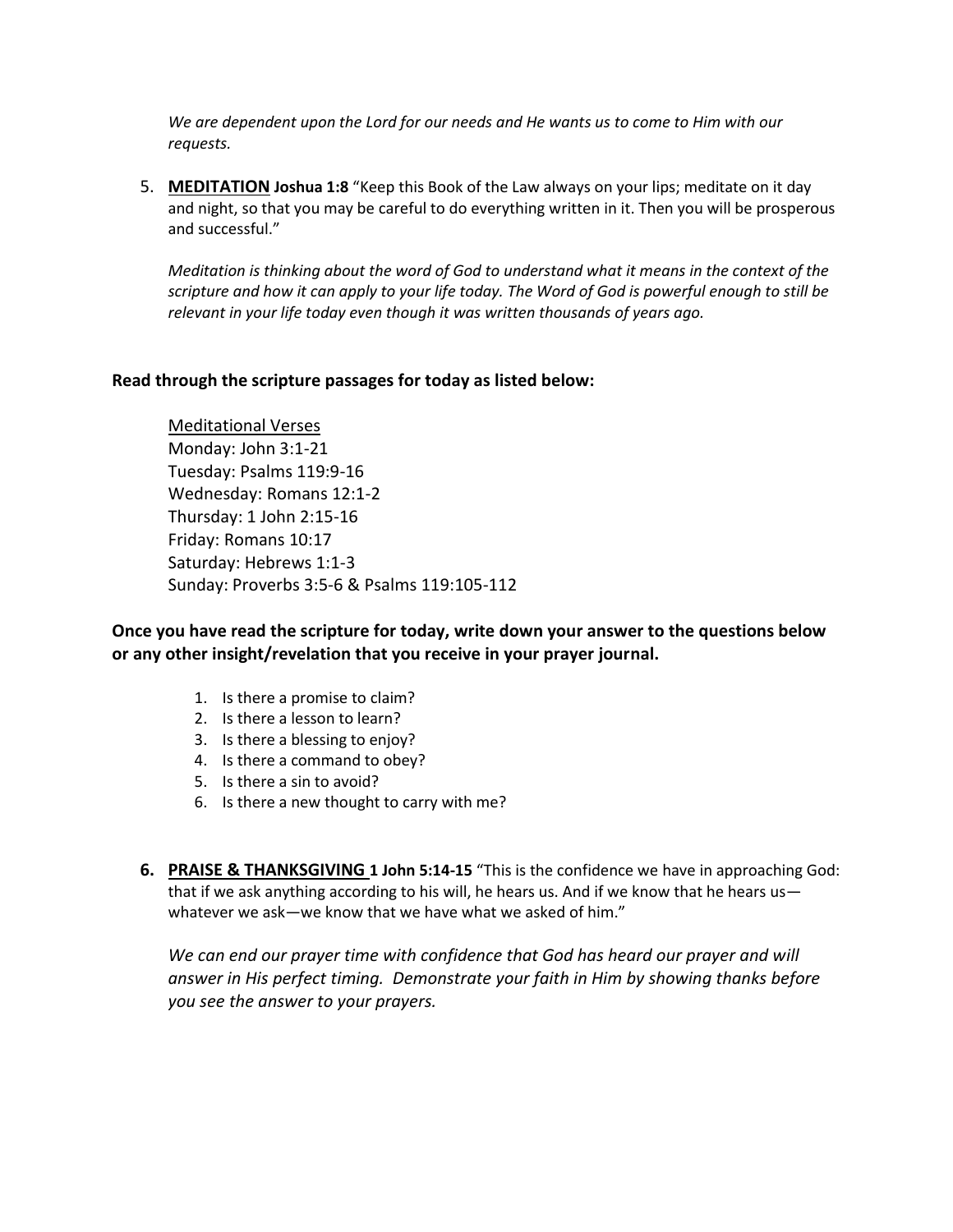# **Bible Verses & Notes - Why Read the Bible**

Reading the Bible is one of the most important things that you can do as a Christian and actually every new believer should've heard from their pastor would have told you that you need to read your Bible. And it's not only important for a new believer in Christ, but all Christians need to spend some time daily in the Word of God. It gives us an opportunity to hear what God may be saying to us for that day and also we can grab hold of his promises for us for that day. But there are so many other benefits that come to us as we read the word of God daily.

### **To Find God's Promises**

*It is the glory of God to conceal a matter; to search out a matter is the glory of kings.*  $\text{-}$  *Proverbs 25:2*

*The secret things belong to the Lord our God, but the things that are revealed belong to us and to our children forever, that we may do all the words of this law. - Deuteronomy 29:29*

Whatever knowledge God chooses to keep from us is beyond our ability to obtain and understand. Nevertheless, he has revealed to us everything that we need to know. Gods Holy Word contains all that we and our children need in order to understand, trust and obey him.

### **To Learn About What Jesus Did For Us**

*For God so loved the world that he gave his one and only Son, that whoever believes in him shall not perish but have eternal life. For God did not send his Son into the world to condemn the world, but to save the world through him. - John 3:16-17*

God the father gave his one and only son as a substitute for sinful human beings. He would die on our place bearing our sins. When you trust in Jesus alone as your personal sin-bearer, judgment is removed and eternal life is freely given.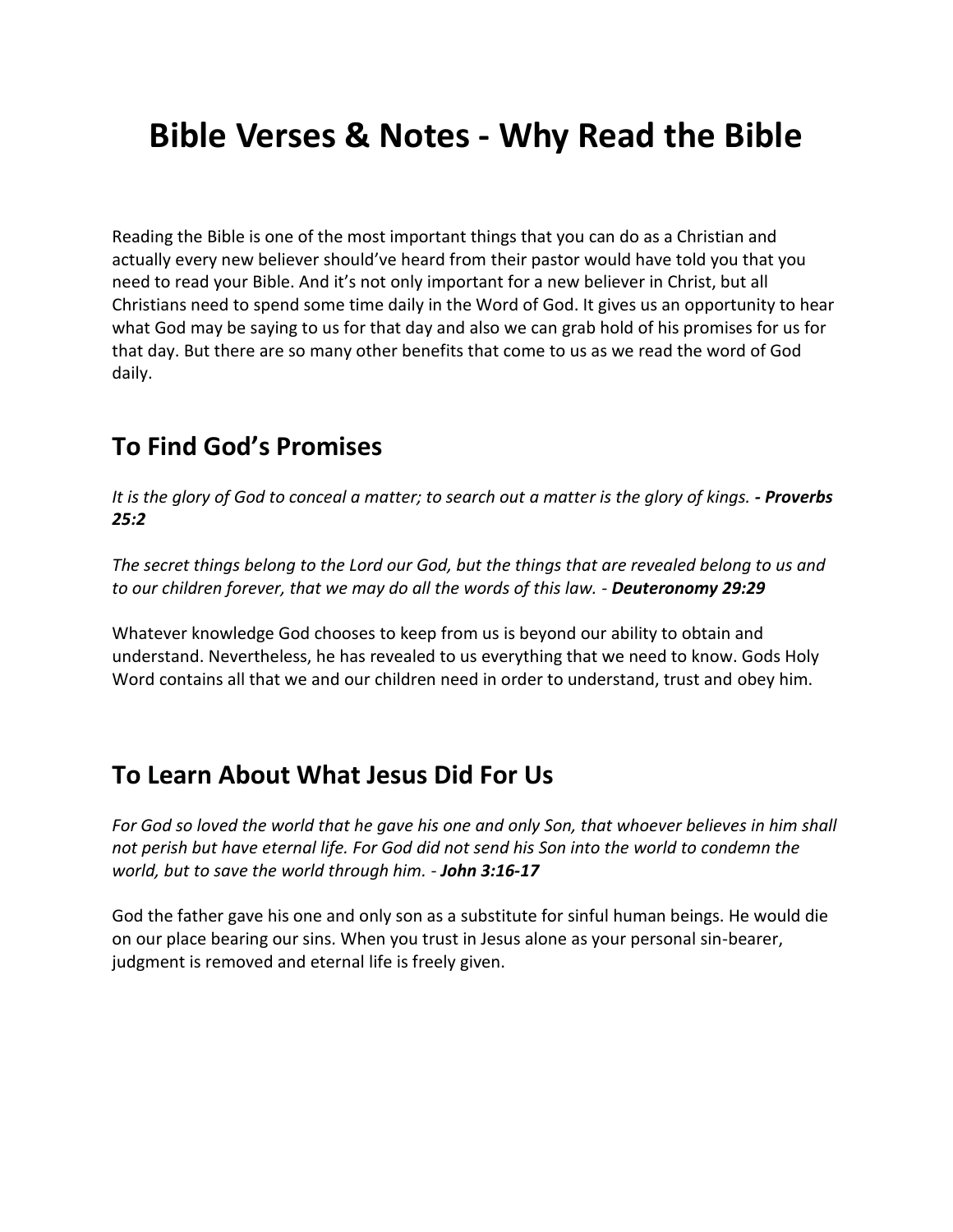## **To Defeat Sin**

*How can a young man keep his way pure? By guarding it according to your word. With my whole heart I seek you; let me not wander from your commandments! I have stored up your word in my heart, that I might not sin against you. - Psalms 119:9-11*

Everywhere we look we can find temptation to lead impure lives. We can find strength and wisdom by reading Gods word and doing what it says. By treasuring the principles of scripture in our hearts we train ourselves to love Gods ways and it is a deterrent to sin. This is a very important step for new believers and young Christians. Memorization of scripture is very important but when you memorize and put Gods Word to work in your life it becomes very powerful.

### **To Renew Your Mind**

*I appeal to you therefore, brothers, by the mercies of God, to present your bodies as a living sacrifice, holy and acceptable to God, which is your spiritual worship. Do not be conformed to this world, but be transformed by the renewal of your mind, that by testing you may discern what is the will of God, what is good and acceptable and perfect. - Romans 12:1-2*

Notice that we aren't conforming or transforming our minds. Someone else is. When God had all of us, and when the world has none of us, God does the work of renewing our confused minds. He brings our thoughts in line with his own so that we think like Him. God has a goal in this. Renewal allows him to merge his thoughts with ours so that he can bring his plans into our lives. His plans can come into our lives when we have a fully surrendered life.

*Do not love the world or the things in the world. If anyone loves the world, the love of the Father is not in him. 16 For all that is in the world—the desires of the flesh and the desires of the eyes and pride of life[a]—is not from the Father but is from the world. - 1 John 2:15-16*

When John talks about not living the world he's talking about an organized system headed by satan that draws us away from Gods will and love. This is why we need not to love the world or it's ways or it will govern your choices and pull you away from God.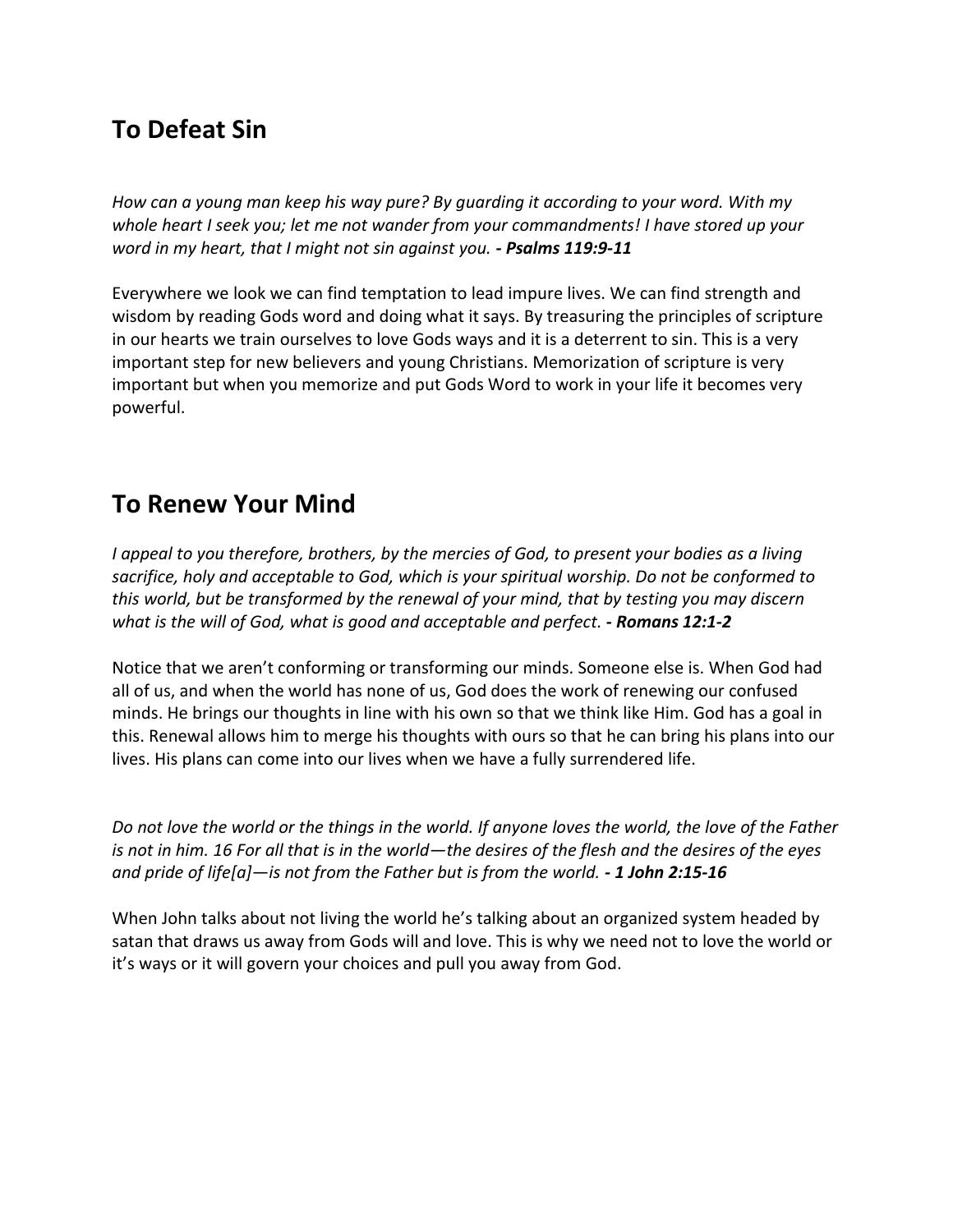## **To Learn About What to Expect in the Future**

*The revelation of Jesus Christ, which God gave him to show to his servants the things that must soon take place. He made it known by sending his angel to his servant John, who bore witness to the word of God and to the testimony of Jesus Christ, even to all that he saw. Blessed is the one who reads aloud the words of this prophecy, and blessed are those who hear, and who keep what is written in it, for the time is near. - Revelations 1:1-3*

The revelation of Jesus Christ refers to his second coming to the earth. The book of Revelations is a good book that should be studied in a small group with someone who really understands scriptures. Revelations is a book about the future and it offers hope to all believers, especially those who have suffered for their faith in Christ. As you read and study Revelations, don't focus so much on the timetable of events or the imagery that John uses but focus on the infinite love grace and power of Jesus our Lord.

# **To Help Us Make Better Decisions**

*Your word is a lamp for my feet, a light on my path - Psalm 119:105* 

The word of God is a source of light to guide the believer through life. It's a lamp directing our feet in a dark world. It does this by giving us a decision making framework to live by.

*Trust in the Lord with all your heart and lean not on your own understanding; in all your ways submit to him, and he will make your paths straight. - Proverbs 3:5-6 NIV*

The Hebrew word for "trust" means to lie down on or to put your entire weight on something. Know that God is able to direct you regardless of the circumstances.

# **To Build Faith**

*So faith comes from hearing, and hearing through the word of Christ. - Romans 10:17*

This verse says that faith is built by hearing the word of God. Reading about the miracles that God was able to do in the lives of his people will give us faith that God is able to come through in our lives.